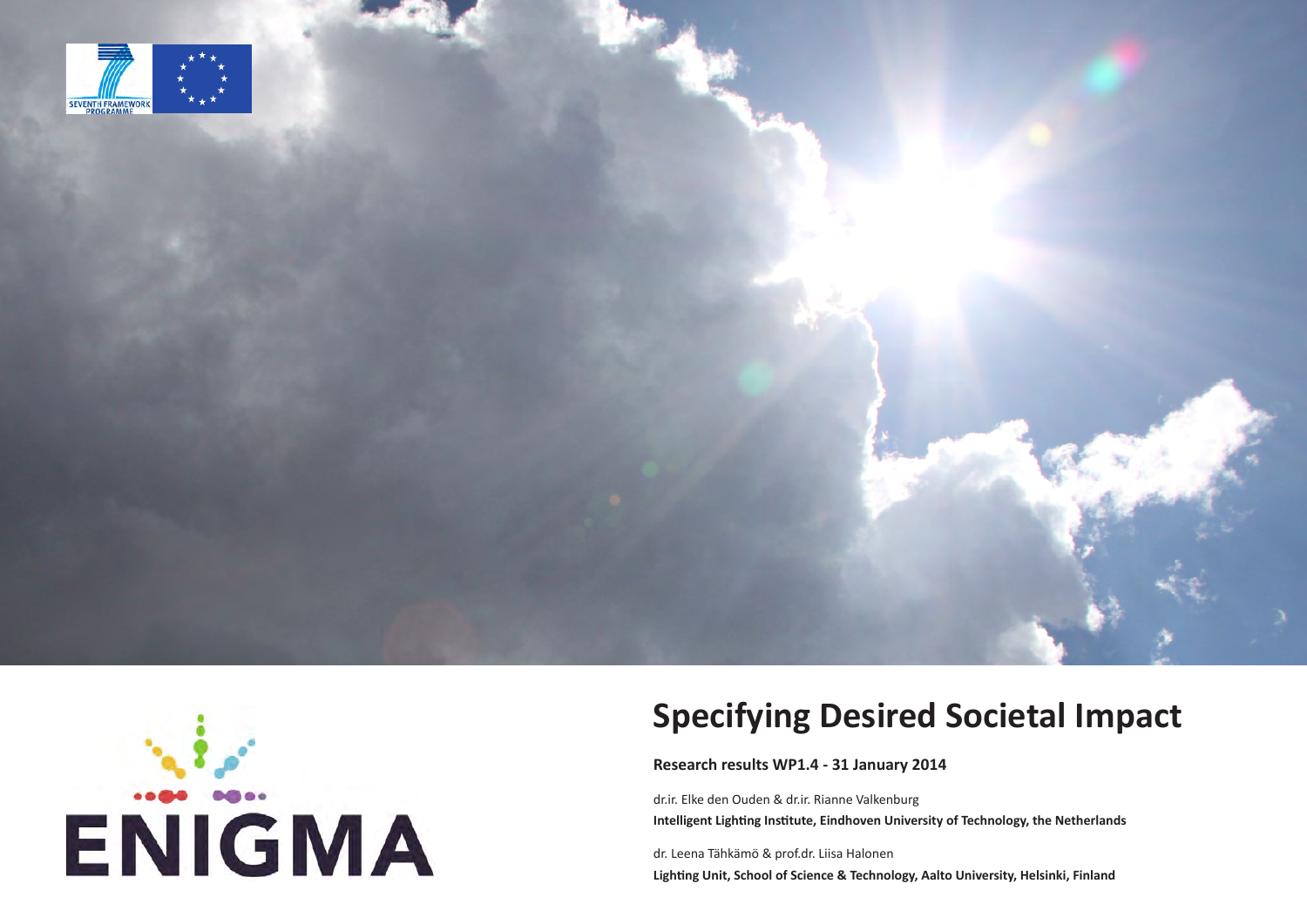



### **Contents**

| 11 |
|----|
| 12 |
| 13 |
| 15 |
|    |





**The ENIGMA project is funded by the European Commission under the 7th Framework Programme.**

**Disclaimer**: This report presents the views of the authors, and do not necessarily reflect the official European Commission's view on the subject.

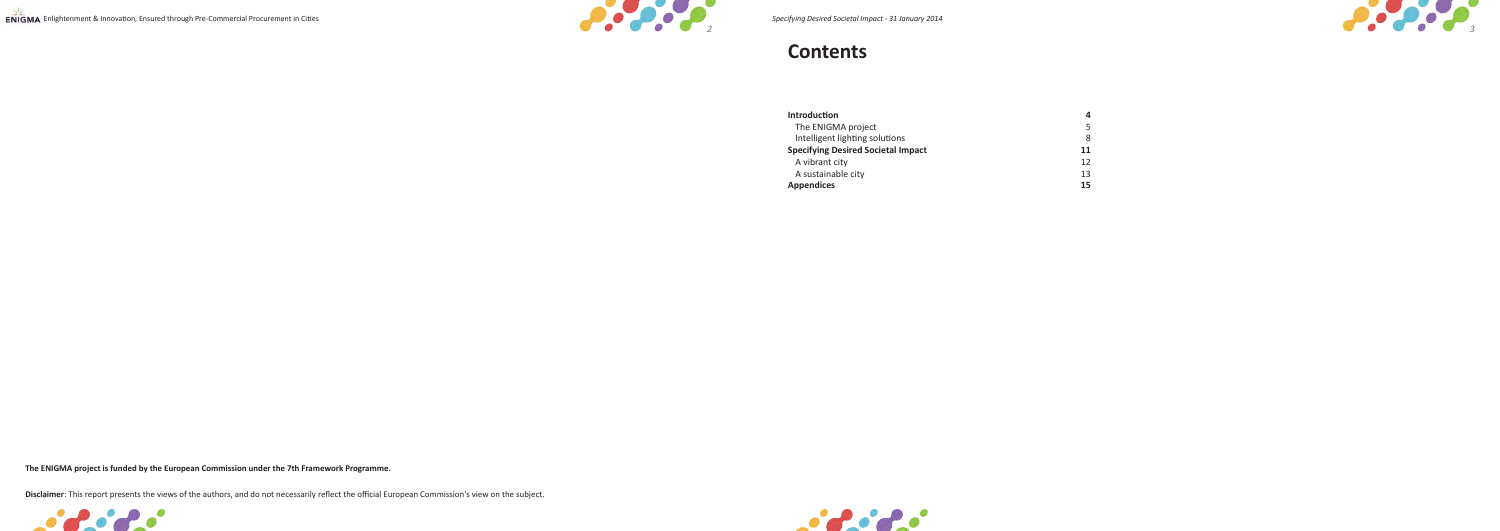



## **The ENIGMA project**

**Introduction**







### **Introduction**

Led by Eindhoven, ENIGMA aims to implement a joint transnational pre-com mercial procurement (PCP)procedure in the field of lighting.

The project's partner cities Eindhoven, Malmö, Stavanger, Espoo and Bassano del Grappa, will define a common public lighting challenge and launch a European call for solutions. After initial research and idea screenings, possible solutions will be piloted in real life environments within each partner city.

Over the course of three years, this piloting process will be accompanied by knowledge exchanges and learning through visits between the participating municipalities and through in situ and online courses in PCP development and management.

While lighting will be ENIGMA's main theme, related issues such as energy efficiency, safety and cultural heritage will also be taken into consideration accord ing to the specific requirements of each pilot site.

### **Partner cities**

In the ENIGMA project the five partners cities will jointly procure a smart lighting solution and implement it in a pilot area.

#### **Eindhoven**

With a population of 220,000 inhabit ants, the city of Eindhoven is the 5th largest municipality in The Netherlands. As a knowledge based and innovation oriented city, Eindhoven focuses on cre ating the needed support structures in the domains of innovation, labour mar ket, technology development and busi ness development. The municipality has a political ambition to become a Living Lab for innovative technology solutions, a smart city, dramatically improving the quality of life of its citizens.

#### **Malmö**

Malmö is Sweden's third largest city and the commercial centre of southern Sweden. The municipality has had a strong focus on creating a safe, attrac tive and environmentally aware city, a city where the citizens feel safe using public areas. The last decade has seen Malmö consciously reinventing itself as a sustainable multi-cultural city. The local authority has given priority to activities aimed at creating a green, attractive and environmentally aware city, and has gained international recognition for its undertaken efforts.

#### **Espoo**

Located in the western part of the Helsinki Metropolitan Region and with a population of 260,000 inhabitants, Espoo is the second largest city in Finland. It has the largest concentration of science and innovation facilities in Northern Eu rope, belonging to the famous Otaniemi – Keilaniemi – Tapiola triangle. Espoo, together with the other cities, universi ties, research centres and industry in the Helsinki Region operates already as a EU Smart Region, pioneering several Europe 2020 high-level innovation develop ments, particularly in the field of lighting.

#### **Stavanger**

Located on the South West coast of Norway, the City of Stavanger and its 130.000 inhabitants represent the country's most densely populated munic ipality. Stavanger is the 4th largest city in Norway, known as the "Oil Capitol" since the oil industry is located here. The local authority has focus on being a healthy and sustainability city and has given priority to establish a strong green structure, where walk ways are an im portant part. Stavanger also underlines the importance of combining energy efficiency, urban design and public safety when it comes to upgrading of the light ing systems.

#### **Bassano**

Bassano del Grappa is a historic city belonging to the Province of Vicenza, lo cated in the Veneto Region, in North East Italy. The management of public lighting is an increasingly important topic within the city administration, as the municipal ity is aiming to quickly adapt to new EU and Italian legislation in this field. Due to its cultural heritage, the city is looking to combine within its public lighting solu tions energy efficiency considerations with the need to highlight its historic city centre.

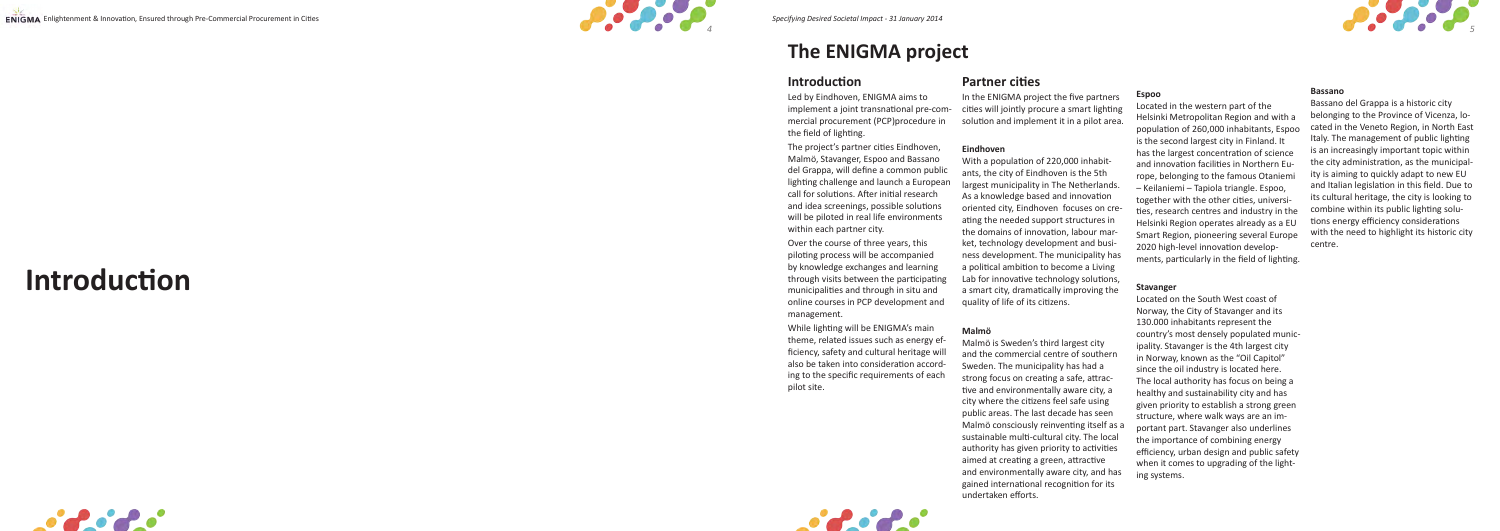



To upgrade their public lighting infrastructure and system, using ICT solutions, to enable cities to offer a wide range of intelligent and integrated services benefiting society and individual citizens and bringing the cities closer to the ambition of becoming Smart Cities.

Work Package 1 starts from the defined common challenge and commences work on the definition of the stateof-the-art in innovative urban lighting solutions and the creation of a joint ambition for smart urban lighting systems, bringing together the common challenge and the 5 sets of individual needs and contexts.

This work package gathers existing experience and knowledge on societal needs and related innovation opportunities in the lighting domain from both within the partners and from other sources and use this to synthesise an ambition suitable for use across European national boundaries. This process focuses on the societal impact specification of the smart lighting solution to achieve Cities' societal ambitions.

Work package 1 provides input for the preparation of the joint PCP.

### **Common challenge**

The aim of the ENIGMA project is to procure a public lighting infrastructure as a carrier to improve societal health. Public lighting and public infrastructure can play a significant role in achieving ambitions of cities to reach significant improvements on energy consumption, public safety and crowd control, traffic management and quality of life. Lighting is also a useful instrument in making the city an attractive place to live.

The partner cities have defined as common challenge for the joint PCP process:



### **Work package 1: From common challenge to individual needs**



### **Specifying Desired Societal Impact**

To be able to communicate the goal of the ENIGMA project to market parties, the results of the Deep Dives (T1.2) and of the workshop on the common and specific strategic ambitions and societal needs (T1.3), need to be further developed into a specification of the desired societal impact of the intelligent (lighting) solution.

The results of this task (T1.4) will be used for the discussions with market parties in the scouting of the solution space (T1.5) and also forms the basis for the requirements that will be further defined in T1.6.

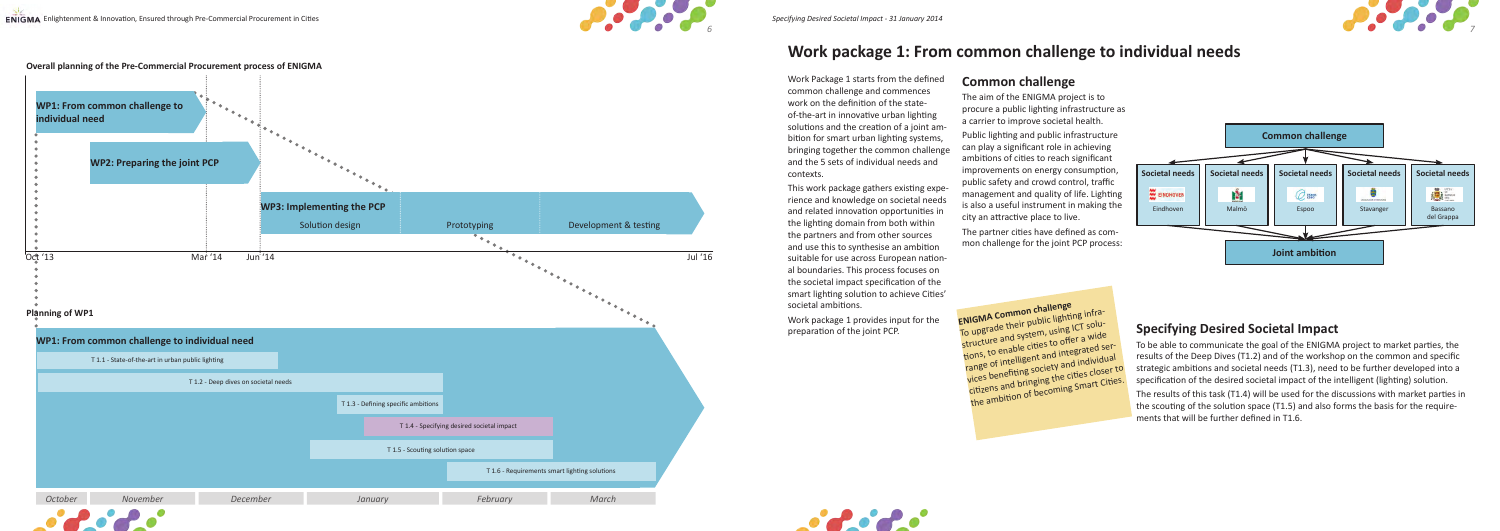

## **Intelligent lighting solutions**

Innovative lighting solutions have the potential to increase health, safety and well-being. However, to achieve these effects, new lighting solutions need to be defined so that they specifically address these societal level ambitions. Until recently procurement processes focused on buying released products from the catalogues of suppliers to achieve illumination of roads. Today, with the growing capacities of ICT and sensor technologies, lighting and the lighting infrastructure have become a key tool for urban planning, creating value and wealth for the city, attracting investment, promoting heritage, changing perceptions, bringing together new partnerships, and also just illuminating roads and paths. This transition to buying solutions that aim for societal impact require a different way of defining ambitions and specifying solutions to drive innovations into the desired directions.

Commonly practiced ways of working to specify illumination levels would not lead to the procurement of innovative solutions that radically improve the quality of life in cities.

For the ENIGMA project it is therefore important to take a wider understanding of intelligent lighting systems that include not just the different products (luminaires and lamps), but a wider notion of ICT based solutions.

*© Den Ouden, Valkenburg, Aarts (2014). Service Design Based on Smart Urban Lighting. Open Innovation 2.0, Yearbook 2014. Luxemburg: European Commission (forthcoming).*





## **Societal Needs**

### **Integrated lighting and ICT solutions**

Public lighting and public lighting infrastructure can play a significant role in achieving ambitions of cities in making the city an attractive place to live. Technological developments include an upgrade of the public lighting infrastructure and system by connecting to ICT solutions. This enables cities to offer a wide range of intelligent and integrated services benefiting society and individual citizens and bringing cities closer to the ambition of becoming smart cities. This integrated lighting and ICT solution can best be explained by describing 4 levels of the system: infrastructure, devices, ICT and services, see also the picture on the facing page.





In this four level model, technology is considered an enabler. Technological developments create new opportunities for applications. These applications become meaningful when they address relevant societal needs. In the ENIGMA project the procurement process of an intelligent lighting system is started from societal needs in the partner cities and the selected pilot areas.

#### **Infrastructure**

The level of the infrastructure can be seen as the 'road' that enables all 'traffic'. Traditionally for public lighting this meant the underground wiring for power. Nowadays it also includes internet connectivity as well as wireless solutions. In the coming years, the infrastructure will become a dense network to enable the connection of all kinds of devices and communicate all kinds of data.

#### **Devices**

The number of devices is growing rapidly. Traditionally, devices in public lighting contain public lighting luminaries and traffic lights. This is gradually expanding with other types of sensors and actuators, either with low bandwidth, such as timers, light intensity sensors, microphones, movement sensors, fine-dust sensors or high bandwidth for example camera's, interactive displays, touch screens, and smart phones. Many devices collect or use data and are therefore connected (the internet of things).

#### **ICT**

On the ICT level the connection is made with data and software applications. The data that is collected through different devices contains e.g. time, people counting or proximity measurements, weather information, movements, energy consumption, camera data, etcetera. Mashups and data analytics will lead to insight in emerging patterns or correlations that can be used for various software applications.

#### **Services**

At this level meaningful services are developed that provide value for the relevant stakeholders. In urban lighting there are often different stakeholders that use the area, with different needs and wishes. The ultimate goal of urban lighting solutions is to create value for societal stakeholders by creating a healthy and liveable city. Smart lighting can offer valuable services for different stakeholders using the ICT based lighting platform.

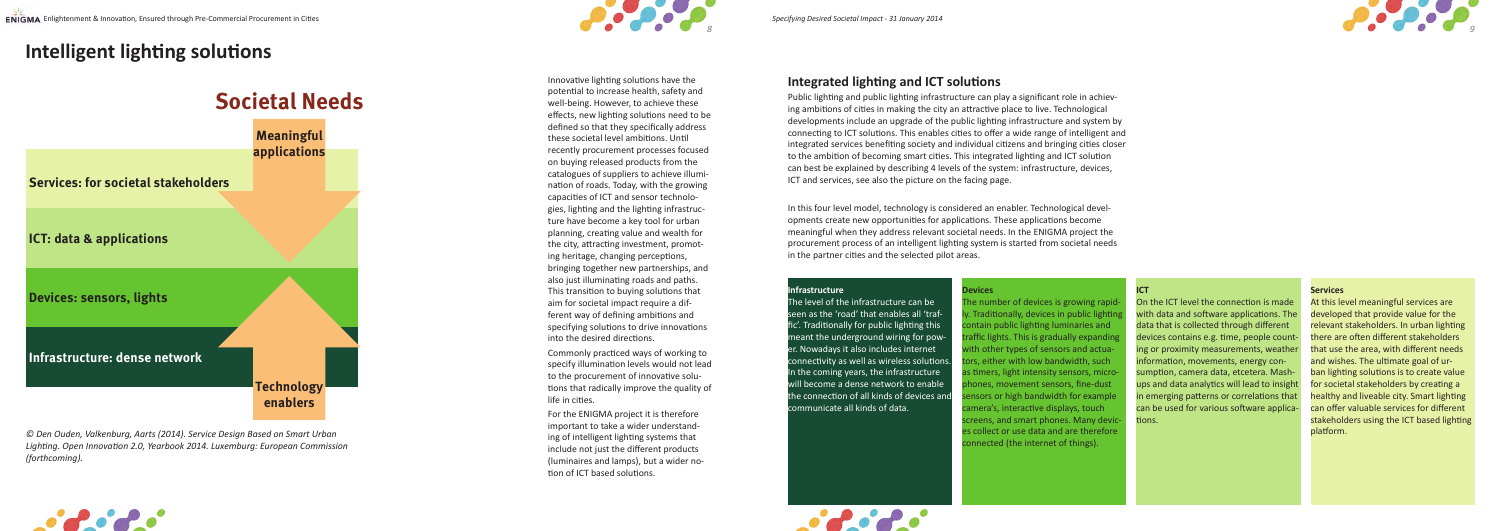









# **Specifying Desired Societal Impact**

To further develop the common and specific strategic ambitions of the cities and the societal needs of the pilot areas, the results of the Deep Dives are used as a basis to specify the desired societal impact of the intelligent (lighting) solution that will be procured in the ENIGMA project. From the joint ambition workshop two main themes are defined that are needed for the cities to achieve their goal of becoming smart cities: a vibrant city and a sustainable city. In this section of the report the two themes of smart cities are described in more detail. For this description the elements from the Deep Dives are used, clustered and phrased to provide a clear starting point for discussions with the market parties in the next tasks and work packages of the ENIGMA project.

**A vibrant city A sustainable city**

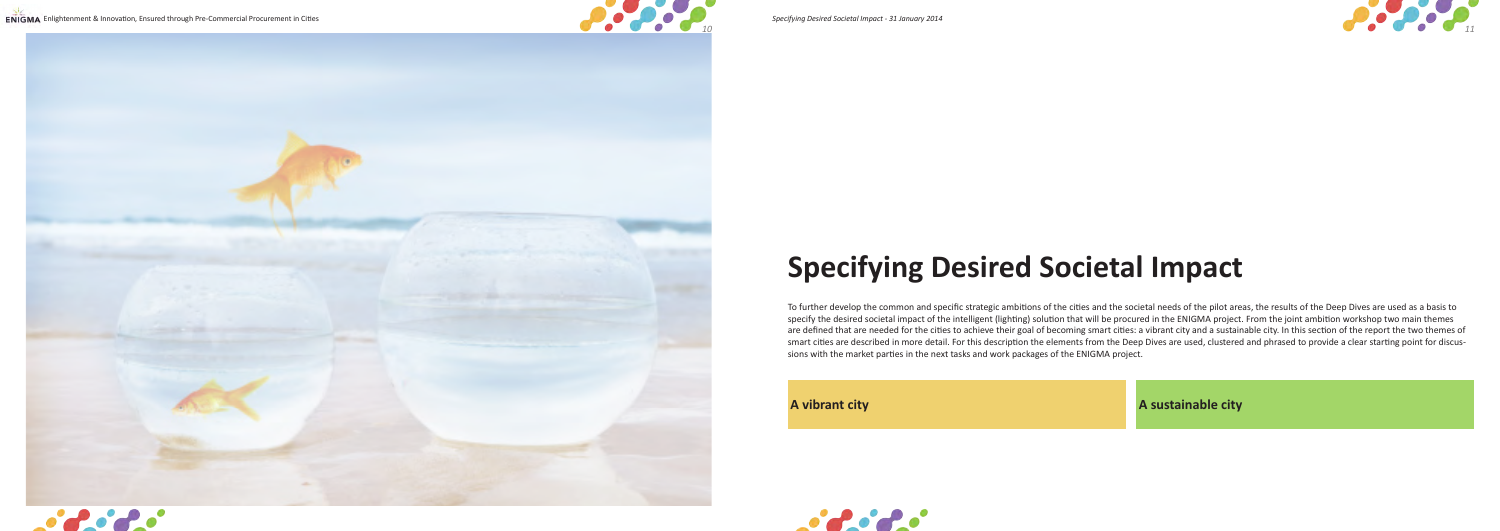*12 13*

### **Active & healthy citizens Good economic climate Strong social networks Sustained as becoming a sustaina- Social wealth Caring for the environment Sustainable economy**

## **A vibrant city**

The first theme in the ambition of the ENIGMA partner cities to become smart cities is defined as becoming a vibrant city.

In a vibrant city three goals are achieved:

- Active & healthy citizens
- Good economic climate
- Strong social networks

The clustering of all societal needs and strategic ambitions is shown in the appendices.

An innovative smart lighting system consisting of ICT based lighting systems and services enables the achievement of a vibrant city in various ways.

An innovative smart lighting system consisting of ICT based lighting systems and services enables the achievement of a sustainable city in various ways.

The innovative smart lighting system enables an active and healthy lifestyle. It makes the citizens feel comfortable and safe, and invites them to spend more time outside. It informs them on activities currently going on in the city and provides easy routing and guidance, so that they can participate in the activities they enjoy. The adaptable lighting system provides them with the right light at the right place. For example, when they want to go for a run, the light is brighter on the path, bit it dims when they want to enjoy the starry sky. By making walking and cycling more attractive it supports the change to more sustainable ways of transportation.

The innovative smart lighting system fosters the development of the economic climate. It makes people feel welcome. By providing information on the activities and interesting events in the city, it makes visitors stay longer and return more often. It literally highlights the gems of the city, so that people become aware of all the things the city has to offer. Because of the good business prospect new entrepreneurs are attracted to set up commercial activities in the city.

The innovative smart lighting system supports the social fabric in the city. It provides an inviting atmosphere for people to be and meet each other. Smart lighting solutions also provide entertaining places, for people with common interests to meet each other and socialize. For example, the lighting at a square can invite elderly to sit and relax with friends at some time of the night, but it can also allow for a dynamic playful interaction for kids to play together. By creating a diversity of experiences for different social groups, the smart lighting system ensures there is a place and time for everybody to meet others for a joint activity.



The innovative smart lighting system enables social wealth. By providing an enjoyable outdoor environment people are encouraged to spend time outside and take care of their nearby environment together. The system makes parks and nature more attractive after dark. Citizens are invited to have a more active lifestyle and take part in social activities in natural environments.

The innovative smart lighting system takes care of the environment as well. A sustainable product life cycle is achieved by applying sustainable solutions, energy saving measures and renewable and recyclable materials. It also allows for a variety of designs to fit the different environments (such as historical sites, architectural monuments, nature and parks). It also takes care of nature and wild life by avoiding light pollution and applying environmentally friendly lighting scenarios that make it possible to enjoy nature, and preserve it at the same time.

The innovative smart lighting system provides an open platform that allows for the development of various applications and services to improve quality of life in the city. It actively seeks for business models that encourage sustainable behaviour and new sustainable business with environmentally friendly solutions. It creates a platform on which attractive, yet affordable, high quality outdoor spaces can be realised. The system creates value for various stakeholders at reasonable integral costs.



**Citizens are active and spend a significant amount of time outdoors in a diversity of activities. The outdoor environment is comfortable and makes it attractive to take a stroll or go for a bicycle ride, all day and all year round. Facilities in the city are easy to reach and accessible for citizens of all ages. There is a wide range of attractive experiences, catering for the different needs and interests of different people. Because of their increased activity people are more healthy and happy.** 

**The city has a vibrant economy and attract tourists and visitors, also from further away. People are invited to explore the gems of the city, which are easy accessible. The various parts of the city are vivid and make people stay longer and come back more often. The local economy thrives with commercial activities and attracts new businesses. The economy is continuously developing and new activities keep the city attractive for frequently returning visitors.**

**The social fabric of the city is strong. People experience the outdoor environment as a place where they want to be and meet. The city provides its citizens with an identity and they are proud to of living there and belonging to the social network. The citizens experience their city to be human scaled: despite the size of the city everything is within reach and feels comfortable. The social cohesion also results in less crime and vandalism.**

**The quality of life in the city is high, for all levels of income. This applies to facilities, e.g. housing and good education, as well as the outdoor environment. The environment is enjoyable with an abundance of nature and greenery, providing a relaxing environment. Citizens take responsibility for the environment and collaborate to keep the quality of life high. Sustainable behaviour is encouraged in various ways.**

**The city achieves its ambitious climate objectives and actively stimulates citizens to take care for the environment. The environment is preserved, whether it is the cultural heritage or nature and wild life. Citizens enjoy a green environment, and are motivated to choose sustainable solutions (e.g. in mobility, recycling and renewable energy).** 

**The economy in the city is build on sustainable principles. Decisions are based on total cost of ownership: taking maintenance, energy and life cycle costs into account, as well as indirect effects on the environment and people's health. (Social) Entrepreneurship is encouraged as well as new businesses and new business models that create a sustainable economy with services that create value for citizen.** 

## **A sustainable city**

The second aspect in the ambition of the ENIGMA partner cities to become smart cities is defined as becoming a sustainable city.

- In a sustainable city three goals are achieved:
- Social wealth • Caring for the environment
- Sustainable economy

The clustering of all societal needs and strategic ambitions is shown in the appendices.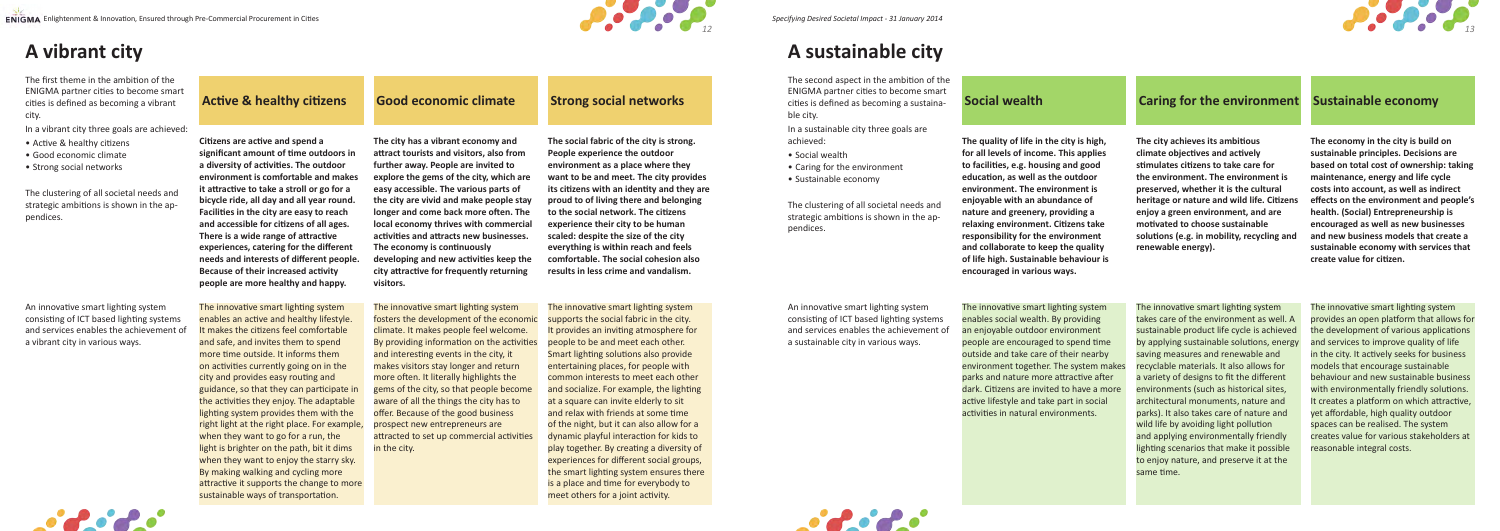







# **Appendices**

In the appendices the elements of the strategic ambitions of the cities and the societal needs for the pilot areas as defined in the Deep Dives are clustered into the two aspects that are important to become smart cities: a vibrant city and a sustainable cities. The purpose of the appendices is to keep a direct link between the description of the ENIGMA ambitions as it will be presented to the market parties and the original information as provided by the cities. This will allow project members and other stakeholders during the further development of the ENIGMA project to make use of the richness of the information collected in the Deep Dives.

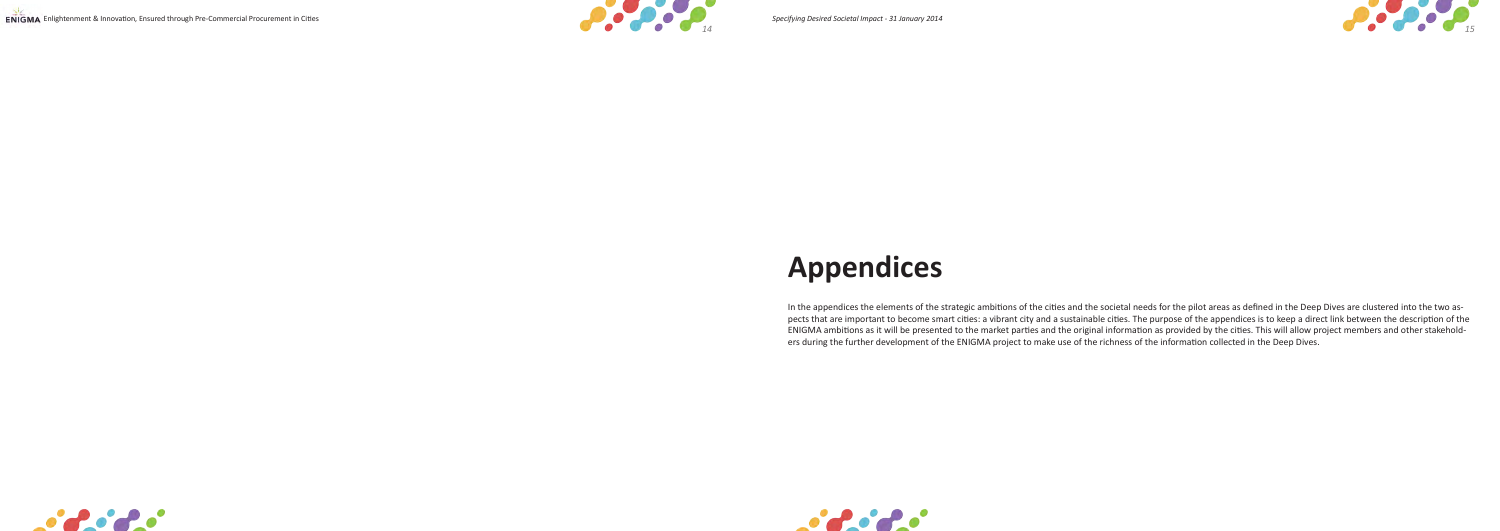

Eindhoven wants to create a diversity in experiences with a coherent identity.

Bassano wants to enable sustainable mobility by providing pedestrian and cycle paths.

Eindhoven wants to facilitate mobility for all users of the public space.

Stavanger wants to become a 'walking' city where it is easy to reach all facilities, by public transport, by bike or by foot.

Malmö wants to provide a secure and safe city that is accessible for all citizens in all seasons (with clean streets, good transportation system).

Provide high quality lighting for different activities (e.g. strolling through the city, playing, watching the stars) (Bassano).

Having an attractive area that invites to do different activities outside (Espoo).

Having good public transport connections for all stakeholders (Espoo).

Showing the impact of innovative smart (lighting) solutions by creating a smart area that adapts to time, people, activities etc. (Malmö).

Good & well-maintained public facilities to increase the feeling of safety and make the area more attractive (Stavanger).





Being at ease and perceiving a safe environment that i attractive to spend more time (Malmö).

Easy access to the cities facilities by car, public transport, foot and bike (Bassano).

Making it easy to explore the cities gems (monuments, nature, etc.) by providing good information on location and history (Bassano).

Stavanger wants to provide its citizens with attractive public spaces and buildings.

Eindhoven wants to realise an identity that reflects the strengths of the city as hands-on, creative, innovative, technology and design.

Bassano wants to create a vivid city centre for tourists, residents, shop owners etc. to foster a good economic climate.

Providing an attractive area with smart & innovative solutions (Stavanger).

Good environment for business and commercial activities (such as restaurants and shops) (Bassano).

Eindhoven wants to create a diversity in experiences with a coherent identity.

Eindhoven wants to provide a pleasant atmosphere, that combines functionality and experience on a human scale as a warm welcome to the city.

Having a safe place with a low risk of crime and vandalism (Malmö).

Increase the citizens health (Stavanger)

Having attractive and safe walking and cycling routes (Espoo).

Good & well-maintained public facilities to increase the feeling of safety and make the area more attractive (Stavanger).

Enjoying a clean and well-lit area all year/all day round that makes you feel welcome (Stavanger).

Having continuous and dedicated routing and guidance for all road users between areas (Eindhoven).

Easy access to the cities facilities by car, public transport, foot and bike (Bassano).

Stavanger wants to provide its citizens with attractive public spaces and buildings.

Making it easy to explore the cities gems (monuments, nature, etc.) by providing good information on location and history (Bassano).

Having an attractive place that invites to stay and meet others to explore entertaining activities (Malmö).

Meeting and socializing in a relaxing environment (Stavanger).

Perceive a good and coherent atmosphere in the area by creating the appropriate experience (Eindhoven). Perceiving an inviting atmosphere in the evening by having the appropriate experience (Eindhoven).

Having good and affordable indoor and outdoor spaces (Espoo).

Eindhoven wants to provide a pleasant atmosphere, that combines functionality and experience on a human scale as a warm welcome to the city.

Having an attractive area with an identity to create pride by the users and stakeholders (Eindhoven).

Having a safe place with a low risk of crime and vandalism (Malmö).

Malmö wants to provide a good environment for children to enable social cohesion through good education and pleasant outdoor environment where people like to be and meet.



Stavanger wants to be an attractive, safe and sustainable city.

Espoo wants to create an inviting urban space for citizens of all ages to spend more time outside (walking, biking, staying) and feel comfortable and safe.

Espoo wants to provide efficient public transportation (rail grid, diagonal connections, trams and metro) to reduce car dependence.

Espoo wants to pay more attention to pedestrians and cyclists and provide them with safe and easy accessible walking/cycling routes.

Having a high quality living environment with a variety of functionalities (Espoo).

Having an attractive area with an identity to create pride by the users and stakeholders (Eindhoven).

Paying more attention to pedestrians and provide good visibility, safety, routing & guidance (Bassano).

## **A vibrant city**

The strategic ambitions of the cities and societal needs for the pilot areas are clustered into three ingredients of a vibrant city:

- Active & healthy citizens
- Good economic climate
- Strong social networks

### **Active & healthy citizens Good economic climate Strong social networks**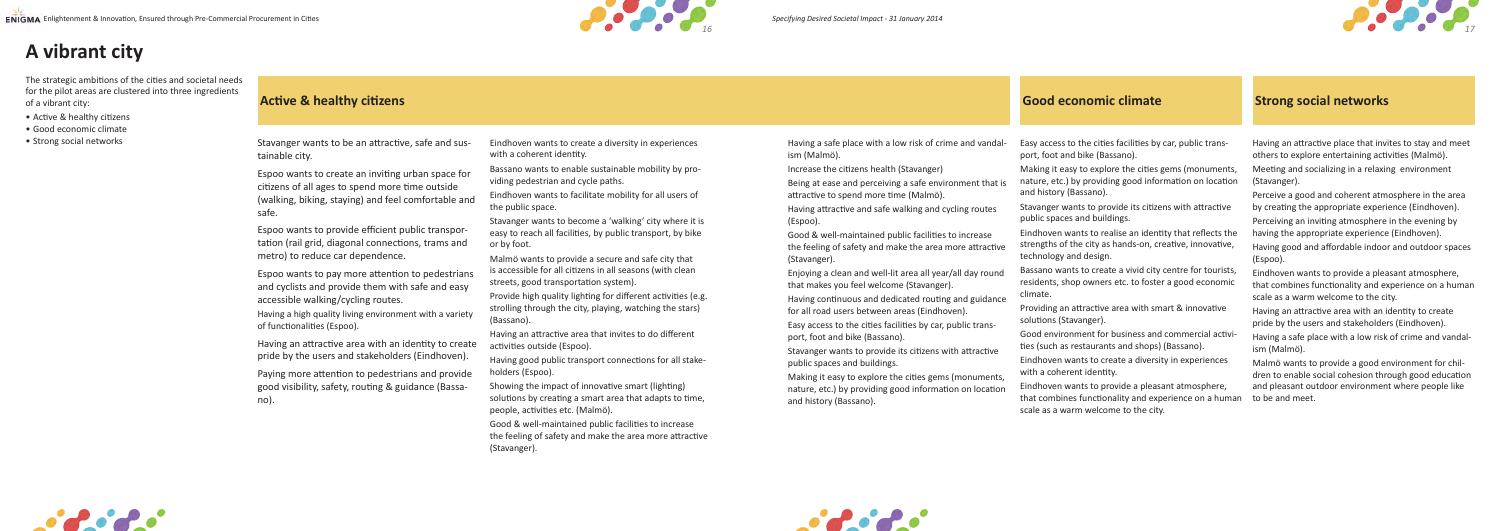

#### **Sustainable economy**

| The strategic ambitions of the cities and societal needs<br>for the pilot areas are clustered into three ingredients<br>of a sustainable city:<br>• Social wealth | <b>Caring for the environment</b><br><b>Social wealth</b>                                                                                                                                                                                                                                                                                                                                                                                                                                                                                                                                                                                                                                                                                                                                                                                                                                          |                                                                                                                                                                                                                                                                                                                                                                                                                                                                                                                                                                                                                                                                                                                                                                                                                                                                                                                                                                                                                                                     |                                                                                                                                                                                                                                                                                                                                                                                                                                                                                                                                                                                                                                                                             |                                                                                                                                                                                                                                                                                                                                                                                                                                                                                                                                                                                                                                                                                                                                                                                                                              |                                                                                                                                                                                                                                                                                                                                                                                                                                                                                                                               |
|-------------------------------------------------------------------------------------------------------------------------------------------------------------------|----------------------------------------------------------------------------------------------------------------------------------------------------------------------------------------------------------------------------------------------------------------------------------------------------------------------------------------------------------------------------------------------------------------------------------------------------------------------------------------------------------------------------------------------------------------------------------------------------------------------------------------------------------------------------------------------------------------------------------------------------------------------------------------------------------------------------------------------------------------------------------------------------|-----------------------------------------------------------------------------------------------------------------------------------------------------------------------------------------------------------------------------------------------------------------------------------------------------------------------------------------------------------------------------------------------------------------------------------------------------------------------------------------------------------------------------------------------------------------------------------------------------------------------------------------------------------------------------------------------------------------------------------------------------------------------------------------------------------------------------------------------------------------------------------------------------------------------------------------------------------------------------------------------------------------------------------------------------|-----------------------------------------------------------------------------------------------------------------------------------------------------------------------------------------------------------------------------------------------------------------------------------------------------------------------------------------------------------------------------------------------------------------------------------------------------------------------------------------------------------------------------------------------------------------------------------------------------------------------------------------------------------------------------|------------------------------------------------------------------------------------------------------------------------------------------------------------------------------------------------------------------------------------------------------------------------------------------------------------------------------------------------------------------------------------------------------------------------------------------------------------------------------------------------------------------------------------------------------------------------------------------------------------------------------------------------------------------------------------------------------------------------------------------------------------------------------------------------------------------------------|-------------------------------------------------------------------------------------------------------------------------------------------------------------------------------------------------------------------------------------------------------------------------------------------------------------------------------------------------------------------------------------------------------------------------------------------------------------------------------------------------------------------------------|
| • Caring for the environment<br>· Sustainable economy                                                                                                             | Malmö wants to provide a good environment for chil-<br>dren to enable social cohesion through good education<br>and pleasant outdoor environment where people like<br>to be and meet.<br>Espoo wants to provide high quality and affordable<br>indoor and outdoor spaces for housing and business.<br>Bassano wants to create a more homogeneous city with<br>an equal level of quality of life throughout the city.<br>Bassano wants to improve collaboration with local,<br>regional and national stakeholders to create value for<br>them.<br>Having an enjoyable environment that helps to diffuse<br>stress from school and relax (Malmö).<br>Enjoying a green environment (Espoo).<br>Espoo aims to provide connected green areas through<br>the city where citizens can enjoy the restorative quality<br>of nature.<br>Stavanger wants to be an attractive, safe and sustaina-<br>ble city. | Malmö aims to provide a sustainable city by using 100%<br>renewable energy and citizens taking responsibility for<br>their environment.<br>Stavanger wants to be an attractive, safe and sustaina-<br>ble city.<br>Eindhoven wants to take responsibility for the environ-<br>ment by using renewable energy and improving sustain-<br>ability.<br>Stavanger wants to use materials that can be recycled.<br>Enjoying a green environment (Espoo).<br>Bassano wants to create flexible & adaptive smart<br>(lighting) services to modernise the centre while doing<br>justice to its historical character.<br>Embracing wild life and taking care of nature as a<br>unique place in the city (Stavanger).<br>Espoo aims to provide connected green areas through<br>the city where citizens can enjoy the restorative quality<br>of nature.<br>Balancing an undisturbed, preserved nature with the<br>ability to enjoy nature, also as a learning experience<br>(Stavanger)<br>Improve sustainability to reach climate objectives (Ein-<br>dhoven). | Right and correct lighting furniture to respect the city<br>characteristics and landscape (Bassano).<br>Having a sustainable place, with low energy use and<br>low maintenance cost (Malmö).<br>Having an affordable and sustainable lighting for the<br>area with low life-cycle costs (Espoo).<br>Achieving sustainability with low energy costs and low<br>maintenance cost (Stavanger).<br>Achieving sustainable lighting: energy efficiency, cost<br>efficiency and the right lighting in the right place (Bass-<br>ano).<br>Espoo wants to provide efficient public transportation<br>(rail grid, diagonal connections, trams and metro) to<br>reduce car dependence. | Having a sustainable place, with low energy use and<br>low maintenance cost (Malmö).<br>Having an affordable and sustainable lighting for the<br>area with low life-cycle costs (Espoo).<br>Achieving sustainability with low energy costs and low<br>maintenance cost (Stavanger).<br>Achieving sustainable lighting: energy efficiency, cost<br>efficiency and the right lighting in the right place (Bass-<br>ano).<br>Stavanger wants to apply smart & innovative solutions<br>to create good experiences for its citizens.<br>Eindhoven wants to provide an open and flexible<br>system to facilitate continuous innovation, driven by<br>societal needs (including open connectivity of the<br>infrastructure, open access of devices, open data for<br>new service design, and open knowledge on societal<br>impact). | Reduce bureaucracy and more efficient and scientifical-<br>ly based decision making processes (Bassano).<br>Bassano wants more sustainable solutions to reduce<br>energy use & integral costs.<br>Malmö takes a lead role as a transforming actor to build<br>a sustainable city by (social) entrepreneurship.<br>Bassano wants to improve its internal/municipal pro-<br>cesses to become efficient and have a more entrepre-<br>neurial way of working.<br>Having good and affordable indoor and outdoor spaces<br>(Espoo). |







- Right and correct lighting furniture to respect the city characteristics and landscape (Bassano).
- Having a sustainable place, with low energy use and low maintenance cost (Malmö).
- Having an affordable and sustainable lighting for the area with low life-cycle costs (Espoo).
- Achieving sustainability with low energy costs and low maintenance cost (Stavanger).
- Achieving sustainable lighting: energy efficiency, cost efficiency and the right lighting in the right place (Bassano).
- Espoo wants to provide efficient public transportation (rail grid, diagonal connections, trams and metro) to reduce car dependence.

## **A sustainable city**

- Social wealth
- Caring for the environment
- 
- ly based decision making processes (Bassano).
- Bassano wants more sustainable solutions to reduce energy use & integral costs.
- Malmö takes a lead role as a transforming actor to build a sustainable city by (social) entrepreneurship.
- Bassano wants to improve its internal/municipal processes to become efficient and have a more entrepreneurial way of working.
- Having good and affordable indoor and outdoor spaces (Espoo).



- Having a sustainable place, with low energy use and low maintenance cost (Malmö).
- Having an affordable and sustainable lighting for the area with low life-cycle costs (Espoo).
- Achieving sustainability with low energy costs and low maintenance cost (Stavanger).
- Achieving sustainable lighting: energy efficiency, cost efficiency and the right lighting in the right place (Bassano).
- Stavanger wants to apply smart & innovative solutions to create good experiences for its citizens.
- Eindhoven wants to provide an open and flexible system to facilitate continuous innovation, driven by societal needs (including open connectivity of the infrastructure, open access of devices, open data for new service design, and open knowledge on societal impact).